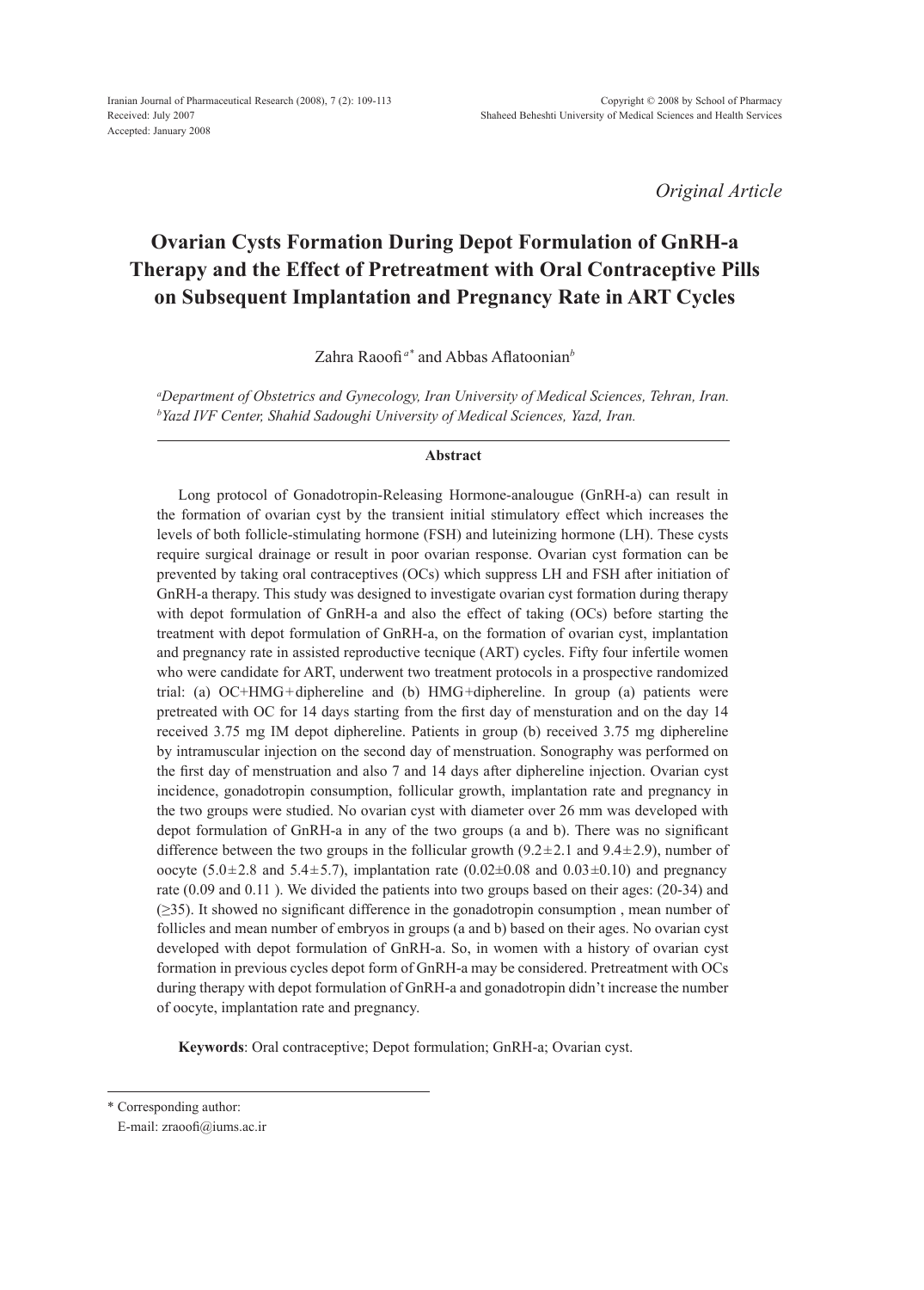## **Introduction**

Using of GnRH-analogue before ovarian stimulation with gonadotropins in ART cycles has resulted in an increasing number of oocytes obtained, higher fertilization rates, better embryo quality, higher pregnancy and live birth rates. (1-3). It has also shown that long protocol GnRHa can improve the ART results in comparison with ultrashort or short protocols (4) and when the long protocol is used, initiation of GnRHa administration in the early follicular phase results in less profound pituitary suppression, greater number of oocytes collected and possibly higher pregnancy rates compared with initiation of GnRH-a administration in the midluteal phase (5-6). In some patients, long protocol of GnRH-a will result in the formation of ovarian cysts that require surgical drainage or prolonged exposure to GnRH-a (7). Baseline ovarian cysts have a negative impact on the quality of ovarian hyperstimulation procedure (8).

These functional ovarian cysts are formed by the transient initial stimulatory effect of the GnRH-a.

This drug increases the levels of both FSH and LH and stimulates primordial follicles to grow but due to rapid pituitary suppression, continued follicular development and ovulation does not occur and consequently follicular cysts are formed. Pretreatment with OCs will suppress of LH and FSH after initiation of GnRH-a therapy and can be effective in the prevention of ovarian cyst formation (7).

In this study, we investigated the incidence of ovarian cyst formation during depot formulation of GnRH-a administration and the effect of pretreatment with an oral contraceptive on ovarian cyst formation during GnRH-a therapy as well as its effect on subsequent implantation and pregnancy rates in ART cycles.

# **Experimental**

We designed a prospective randomized clinical trial. Our study was carried out on fifty four patients who were undergoing in vitro fertilization (IVF) and itracytoplasmic sperm injection (ICSI) treatment from Jannary 2002 to Jannary 2003 in the IVF center of Yazd and Day hospital.

In the primary visit, physical examination and sonography showed no ovarian cyst. Patients were divided into two groups by randomized allocation method and underwent two treatment protocols: (a) OCP+HMG+diphereline and (b) HMG+diphereline. In group (a) patients were pretreated with OCP (ethinyl estradiol 0.03 mg and levonorgestrol 0.15 mg, Iran Hormon pharmacenticals) for 14 days starting on the first day of mensturation and then 3.75 mg diphereline depot (IPSEN, Germany) was injected intramuscularly on the last day of OCP administration. Patients in group (b) received 3.75 mg dipherelin (IPSEN, Germany) intramuscularly on the second day of menstruation. In both groups, vaginal sonography was performed on the first day of menstruation and 7 and 14 days after diphereline injection to detect any cyst. For controlled ovarian hyperstimulation in both groups, HMG (75 IU of FSH and 75 IU of LH, organon, Italy) was injected intramuscularly daily that started on 2nd day of the next cycle. The initial and adjusted dosage of gonadotropins used were determined according to the patients' age and follicular response by serial sonography. Follicular growth was monitored by vaginal sonography that started on the day 9 of cycle, and then, depending on the size of follicles. When there were at least three follicles larger than 18 mm in diameter shown in sonography, Human Chorionic Gonadotropin (HCG) (10000 IU, Serono, Italy) was injected intramuscularly. Transvaginal oocyte recovery was performed 36 hours after HCG administration. IVF or ICSI was done on oocytes and the embryos were evaluated on the day of transfer (second day of IVF or ICSI). The best embryos were selected for transfer and the remaining embryos were cryopreserved.The luteal phase was supplemented by 400 mg of micronized progestrone (cyclogest, Schering, Canada) which was self-administered by the patients, vaginally. Pregnancy was defined as the presence of one or more fetal hearts detected on sonography performed at least 4 weeks after embryo transfer (ET). Cycle outcome was quantified by the number of ovarian cyst (>26 mm in diameter), the number of HMG ampules required, number of follicles at the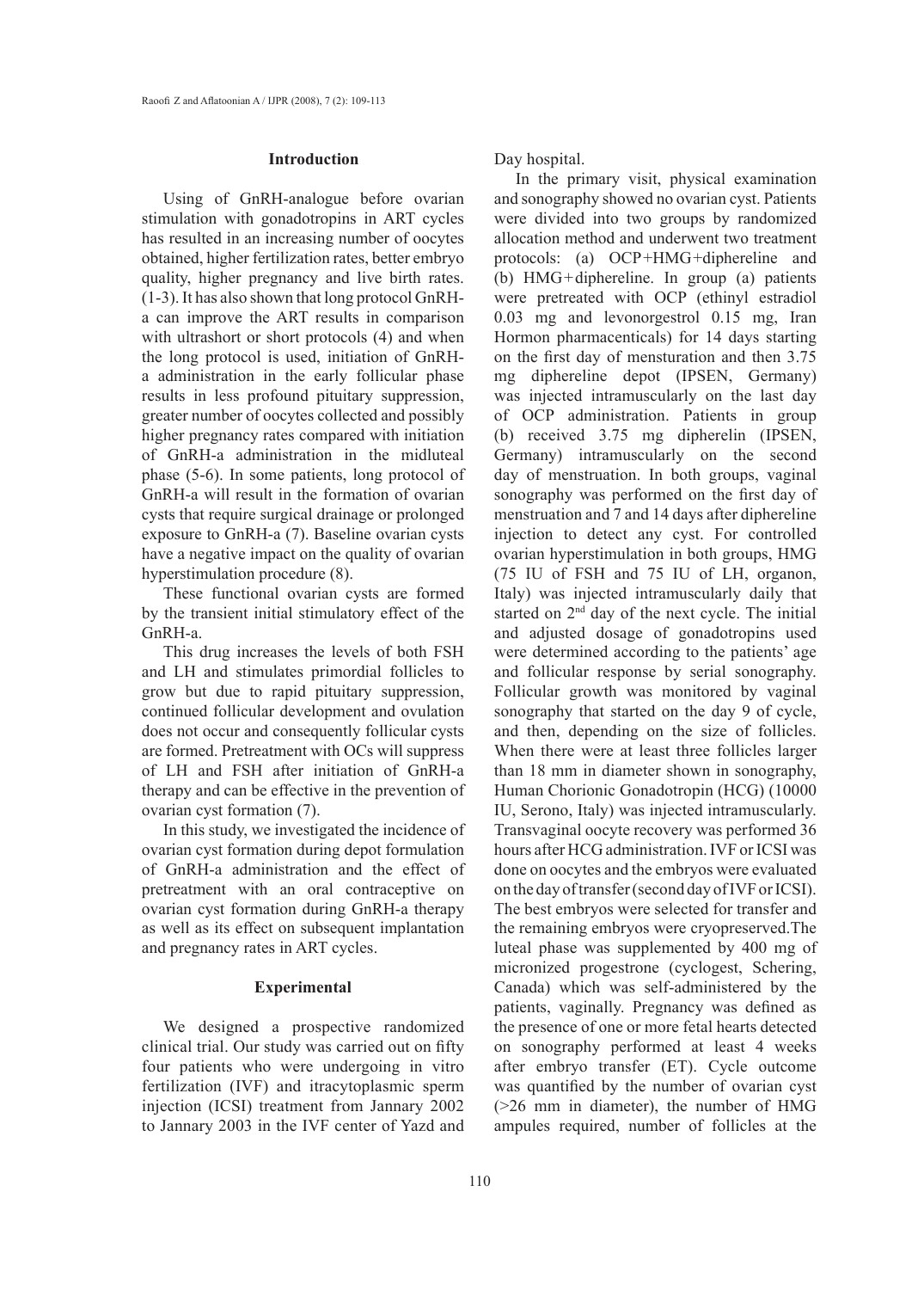|                              | Protocols          |                  |           |  |  |  |
|------------------------------|--------------------|------------------|-----------|--|--|--|
| variable                     | Oc+diphereline+HMG | diphereline +HMG | P value   |  |  |  |
| Cyst formation               |                    |                  |           |  |  |  |
| (size>28mm)                  | No cyst            | No cyst          | NS.       |  |  |  |
| Number of follicles $>16$ mm | $9.2 \pm 2.1$      | $9.4 \pm 2.9$    | <b>NS</b> |  |  |  |
| Number of oocytes retrived   | $5.0 \pm 2/8$      | $5.4 \pm 5.7$    | <b>NS</b> |  |  |  |
| Implantation rate( $\%$ )    | $0.02 \pm 0.08$    | $0.03 \pm 0.10$  | <b>NS</b> |  |  |  |
| Pregnancy rate $(\% )$       | $0.09 \pm 0.29$    | $0.11 \pm 0.42$  | NS.       |  |  |  |

**Table 1.** Outcome of cycles in two study protocols.

Note: Data are presented as mean  $\pm$  standard deviation

time of HCG administration, number of oocytes retrieved, number of embryos, implantation rate and pregnancy rate. The implantation rate was calculated by dividing the number of fetal hearts visualized at the time of the first sonography by the number of embryos transferred and clinical pregnancy rate was calculated by dividing the number of clinical pregnancies by the number of patients who underwent embryo transfer.

The study was approved by Shahid Sadoughi University of Medical Sciences, yazd, Iran.

The data were analysed with the use of the Chi square test and *t-*test. A 95% confidence interval was calculated for all performed tests. A *p* value of <0.05 was considered statistically significant.

# **Results**

A total of 54 IVF and intracytoplasmic sperm injection (ICSI) cycles were performed, Sixteen patients underwent the second course of IVF and ICSI, with intervals more than 6 months. The causes of infertility among our patients were as follows: male factor in 21 cases, tubal damage in 20 cases, unexplained infertility in 6 cases and anovulation in 7 cases. The etiology and duration of infertility were equally distributed among the groups. Three patients were excluded from study because of incomplete data.

There were no statistical difference in the ovarian response variables among the two group. (Table 1). No ovarian cyst formation occurred in either of the two groups. Differences between the mean number of follicles  $(9.2 \pm 2.1)$  and 9.4 $\pm$ 2.9), mean number of oocytes (5.0 $\pm$ 2.8 and 5.4 $\pm$ 5.7), mean implantation rate  $(0.02 \pm 0.08$ and  $0.03\pm0.10$  ) and mean pregnancy rate  $(0.09)$  and 0.11) were not statistically significant in the two groups.

41% of patients (22/54) were >35 years old at the time of the ovulation induction. The patients in group (a) were between 22-43 years old and in group (b) were between 27-42 years old. The mean age between two groups were significantly different ((a):  $31.48 \pm 5.82$  versus (b):  $35.27 \pm$  $(4.13)$  (p value=0.007). So we divided the patients into two groups based on their ages: (20-34) and  $(\geq 35)$  and then outcome of cycles were studied in the two age groups. The results showed no significant difference between two protocols in the gonadotropin consumption (p value= $0.27$ ), mean number of follicles ( $p$  value=0.76) and mean number of embryos (p value=0.81) based on their ages ( Table 2).

## **Discussion**

This study demonstrated that with the use of depot formulation of GnRH-a no cyst formation observed in ART cycles, no significant differences in the number of follicles the number of oocytes, the implantation rate and the pregnancy rate between patients who had taken OC before dipherelin and HMG and those who had not taken OC.

It was shown that the use of a GnRHa together with gonadotropins for ovarian stimulation in assisted conception results in significantly lower cancellation rates, increase in the number of oocyts obtained and increase in the pregnancy rate. In addition, the long protocols have better outcomes in comparison with short and ultrashort protocols. (4) Since menstrual cycles in women often are not exactly 28 days, and the stress during treatment may delay the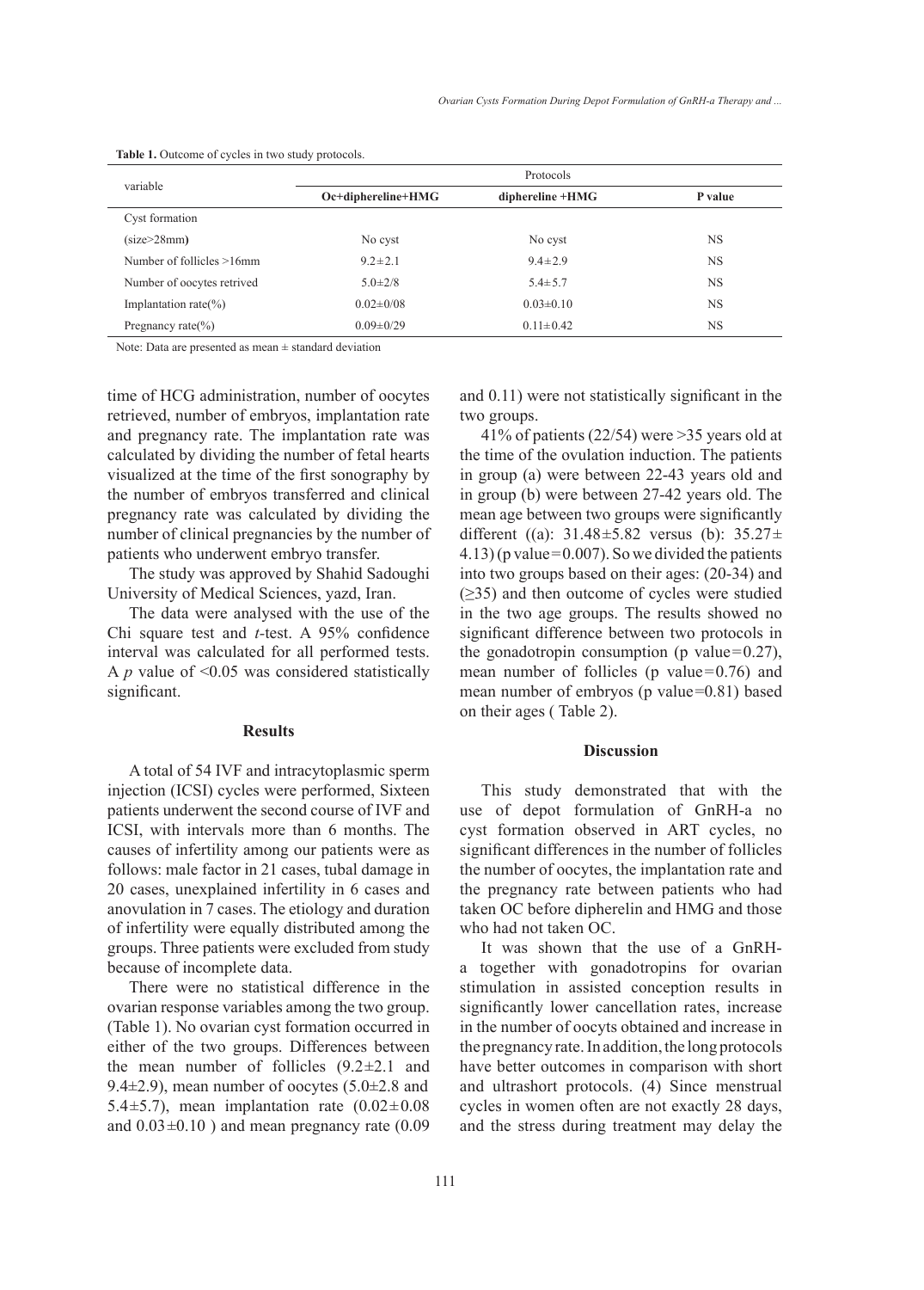|           | $diphereline + HMG$ |                         |                  | Oc+ diphereline +HMG       |                |                         |                  |                            |
|-----------|---------------------|-------------------------|------------------|----------------------------|----------------|-------------------------|------------------|----------------------------|
| Age       | patient<br>(n)      | HMG <sup>a</sup><br>(n) | follicleb<br>(n) | embryo <sup>c</sup><br>(n) | patient<br>(n) | HMG <sup>a</sup><br>(n) | follicleb<br>(n) | embryo <sup>c</sup><br>(n) |
| $20 - 34$ | 13                  | $28.92\pm4.13$          | $11\pm 5.98$     | $2.76 \pm 1.78$            | 16             | $33.11 \pm 8.23$        | $10.40\pm4.30$   | $3.75 \pm 1.94$            |
| $\geq$ 35 | 16                  | $30.81 \pm 6.17$        | $8.18 \pm 7.41$  | $2.12 \pm 1.92$            | 6              | $39.57 \pm 11.92$       | $6.50\pm3.44$    | $2.83 \pm 2.04$            |
| total     | 29                  | $33.56\pm9.10$          | $9.44\pm 6.84$   | $2.41 \pm 1.86$            | 22             | $31.30\pm 6.99$         | $9.28 + 4.38$    | $3.50 \pm 1.97$            |

**Table 2.** Comparing mean number of HMG, follicles and embryo between the two study protocols based on age.

Note: Data are presented as mean±standard deviation

 $\alpha$  (p value=0.27)

 $\mathrm{^{b}}$  (p value=0.76)

 $\degree$  (p value=0.81)

time of ovulation, the patients who undergoing midluteal initation of GnRH-a therapy actually may receive the drug in the early luteal phase, which may be associated with poorer outcomes (5-6). In addition, it may interfere with early pregnancy (9). So, follicular initition of GnRHa is recommended (10). The only disadvantage of follicular over midluteal initiation of GnRH-a administration is the possibility of an increased incidence of ovarian cyst formation (7). In these patients the period leading to ovarian suppression frequently is prolonged and unpredictable, requiring repeated blood tests and additional US scans. Moreover, a prolonged period of ovarian suppression causes additional stress and anxiety for the patients who are undergoing IVF treatment. Therefore, it would be of considerable interest if the occurrence of ovarian cysts could be eliminated without a negative effect on subsequent follicular development, embryo quality and pregnancy rate.

Functional ovarian cysts probably are formed by the transient initial stimulatory effect of GnRH-a, which stimulates primordial follicles to grow. Owing to rapid pituitary suppression, however, continued follicular development and ovulation dose not occur and follicular cysts are formed (11). The initial stimulatory effect of the GnRH-a increases the levels of both FSH and LH. However, early follicular development is caused primarily by FSH and therefore the surge of FSH rather than LH probably is responsible for functional cyst formation (12). Therefore, to abolish the formation of functional ovarian cysts in the follicular phase of the cycle, the initial FSH surge should be attenuated.

Vizziello et al (13) studied flare-up of gonadotropins during treatment with triptoreline and confrimed that LH levels show an increase six-fold the basic values while FSH levels increases two-fold after two days of treatment.

Sonntag et al (10) showed that serum LH and FSH levels were significantly lower in patients who received depot formulation of GnRH-a (triptorelin acetate) and discussed that higher FSH stimulation dose requirment and lower oocyt number and fertilization rate indicating a need for minimal LH activity in folliculogenesis and oocyts development.

Another study (14) showed that low dose of triptorelin produces more suppression on endogenous LH in pituitary than buserelin long protocols. Dalprato, et al reported that low doses of short GnRH-a requiring lower amount of gonadotropins in comparison with depot formulations (15). Given the results of these studies it seems that depot formulation of GnRHa cause deeper pituitary suppression.

Our data confirm that with administration of depot formulation of GnRH-a ovarian cyst was not increased. It can be due to the more decrease in FSH level in comparison with LH levels in flare up. So, in patients with the history of ovarian cyst with GnRH-a adminstration in the previous cycles depot formulation of GnRH-a can be considered.

In an attempt to program IVF cycles and abolish the occurrence of a premature LH surge, Templeton et al (16) studied the effects of norethindrone and a combined OC on pituitary suppression. They reported a significantly slower response to combined treatment with